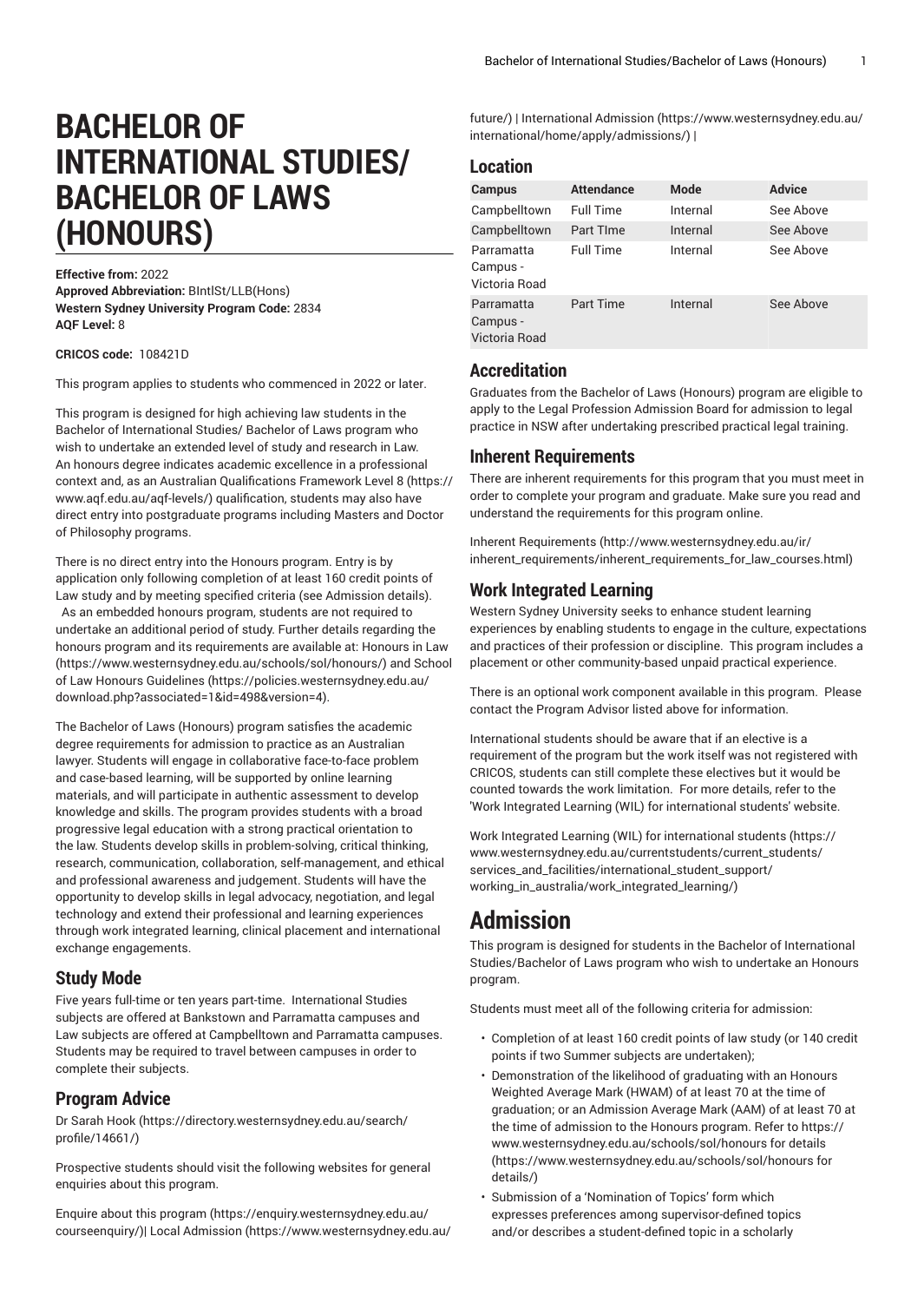manner. Refer to [https://www.westernsydney.edu.au/](https://www.westernsydney.edu.au/__data/assets/word_doc/0008/1784474/Honours_topic_nomination_form_2020.docx) [\\_\\_data/assets/word\\_doc/0008/1784474/](https://www.westernsydney.edu.au/__data/assets/word_doc/0008/1784474/Honours_topic_nomination_form_2020.docx) [Honours\\_topic\\_nomination\\_form\\_2020.docx](https://www.westernsydney.edu.au/__data/assets/word_doc/0008/1784474/Honours_topic_nomination_form_2020.docx)

- Demonstration of satisfactory academic writing skills
- Availability of a principal supervisor

# **Special Requirements**

Students enrolling in these subjects may need to have a National Police Certificate and consent or prohibited employment declarations as they may be conducting their placement in circumstances where they work with minors. This would be managed on an as needs basis:

- [JUST 4001](/search/?P=JUST%204001) Clinical Legal Placement
- [LAWS](/search/?P=LAWS%203074) 3074 Judicial Internship
- [LAWS](/search/?P=LAWS%203077) 3077 Legal Internship
- [LAWS](/search/?P=LAWS%204012) 4012 First Nations Peoples' Access to Justice Clinic
- [LAWS](/search/?P=LAWS%203080) 3080 Street Law Clinic
- [JUST 3011](/search/?P=JUST%203011) Issues in the Criminal Justice System (corrective services field trip requirement)- Also records and identity check.

The following units require a visa for the relevant country and the ability to travel at a specified time:

- [LAWS](/search/?P=LAWS%203024) 3024 Foundations of Chinese Law
- [LAWS](/search/?P=LAWS%203025) 3025 Foundations of Indian Law
- [LAWS](/search/?P=LAWS%203078) 3078 Legal, Economic and Social Transformation in Taiwan

# **Program Structure**

Qualification for a double degree in law requires the successful completion of 400 credit points including the subjects listed in the recommended sequences for the relevant double degree programs.

Students are eligible to graduate in the associated degree at the end of three years of full-time study, only when they have completed all non-law subjects plus the eight law subjects specified in the study sequence as being in the first three years of the relevant double degree.

Students enrolled in the 2834 Bachelor of International Studies/ Bachelor of Laws (Honours) will only be eligible to graduate from their Bachelor of Laws (Honours) degree upon completion of the entire 400 credit point program. Students enrolled in this program who wish to graduate with a standalone law degree prior to completion of the entire Bachelor of International Studies component must transfer to course 2829 Bachelor of Laws (Honours) (Non Graduate Entry) which requires the completion of 320 credit points (inclusive of 80 credit points of non-LLB study).

It may be possible to vary the sequence of subjects so that students study a greater concentration of either law or their second discipline of study each semester, to minimise travel between campuses and to overcome timetabling problems. Students should speak to their academic advisor as needed.

For details of International Studies subjects required please see program [1658 Bachelor of International Studies](https://hbook.westernsydney.edu.au/programs/bachelor-international-studies/) ([https://](https://hbook.westernsydney.edu.au/programs/bachelor-international-studies/) [hbook.westernsydney.edu.au/programs/bachelor-international](https://hbook.westernsydney.edu.au/programs/bachelor-international-studies/)[studies/\)](https://hbook.westernsydney.edu.au/programs/bachelor-international-studies/).

Bachelor of International Studies/Bachelor of Laws(Honours) students are required to complete the four level 1 Arts core subjects plus the eight-subject International Relations and Asian Studies major and one of the four-subject language sub-majors. together with the LLB key program (24 subjects). The double degree combination therefore consists of 40 subjects with no additional flexible subjects or choice beyond that already included within the separate Bachelor of International Studies and Law programs.

Note that instead of the minimum of 80 credit points of flexible subjects required to be completed by Bachelor of International Studies students enrolled in course 1658, students in this Bachelor of International Studies /Bachelor of Laws Honours) program are required to complete the eight law subjects listed in the first three years of the recommended sequence.

# **Core Subjects**

**Students must complete the four Level 1 Bachelor of Arts (BA) core subjects**

- HUMN 1052 Australian Politics and Active Citizenship
- LANG 1029 Foundations of Academic English
- HUMN 1053 Diversity, Language and Culture
- LANG 1030 Thinking Critically About Texts and Society

**Students must also complete subjects in the following, as per the chosen program structure**

# **Major - International Relations and Asian Studies**

[International Relations and Asian Studies, Major](https://hbook.westernsydney.edu.au/majors-minors/international-relations-asian-studies-major/) ([https://](https://hbook.westernsydney.edu.au/majors-minors/international-relations-asian-studies-major/) [hbook.westernsydney.edu.au/majors-minors/international-relations](https://hbook.westernsydney.edu.au/majors-minors/international-relations-asian-studies-major/)[asian-studies-major/\)](https://hbook.westernsydney.edu.au/majors-minors/international-relations-asian-studies-major/)

#### **Minor**

A minor in Arabic, Chinese, Indonesian or Japanese must be undertaken in conjunction with the major

Note: The following minors have inherent requirements, [0004 - Chinese](https://hbook.westernsydney.edu.au/majors-minors/chinese-minor/) ([https://hbook.westernsydney.edu.au/majors-minors/chinese](https://hbook.westernsydney.edu.au/majors-minors/chinese-minor/)[minor/](https://hbook.westernsydney.edu.au/majors-minors/chinese-minor/)), [0021 – Japanese](https://hbook.westernsydney.edu.au/majors-minors/japanese-minor/) ([https://hbook.westernsydney.edu.au/](https://hbook.westernsydney.edu.au/majors-minors/japanese-minor/) [majors-minors/japanese-minor/](https://hbook.westernsydney.edu.au/majors-minors/japanese-minor/)), [0003-Arabic](https://hbook.westernsydney.edu.au/majors-minors/arabic-minor/) ([https://](https://hbook.westernsydney.edu.au/majors-minors/arabic-minor/) [hbook.westernsydney.edu.au/majors-minors/arabic-minor/\)](https://hbook.westernsydney.edu.au/majors-minors/arabic-minor/). Please check the inherent requirements online.

Inherent [Requirements](https://www.westernsydney.edu.au/ir/inherent_requirements/inherent_requirements_for_languages_courses/) ([https://](https://www.westernsydney.edu.au/ir/inherent_requirements/inherent_requirements_for_languages_courses/)

[www.westernsydney.edu.au/ir/inherent\\_requirements/](https://www.westernsydney.edu.au/ir/inherent_requirements/inherent_requirements_for_languages_courses/) [inherent\\_requirements\\_for\\_languages\\_courses/](https://www.westernsydney.edu.au/ir/inherent_requirements/inherent_requirements_for_languages_courses/))

#### **Bankstown Campus**

- [Arabic, Minor \(https://hbook.westernsydney.edu.au/majors](https://hbook.westernsydney.edu.au/majors-minors/arabic-minor/)[minors/arabic-minor/](https://hbook.westernsydney.edu.au/majors-minors/arabic-minor/))
- [Chinese, Minor](https://hbook.westernsydney.edu.au/majors-minors/chinese-minor/) [\(https://hbook.westernsydney.edu.au/majors](https://hbook.westernsydney.edu.au/majors-minors/chinese-minor/)[minors/chinese-minor/\)](https://hbook.westernsydney.edu.au/majors-minors/chinese-minor/)
- [Japanese, Minor \(https://hbook.westernsydney.edu.au/majors](https://hbook.westernsydney.edu.au/majors-minors/japanese-minor/)[minors/japanese-minor/](https://hbook.westernsydney.edu.au/majors-minors/japanese-minor/))
- [International English, Minor \(https://hbook.westernsydney.edu.au/](https://hbook.westernsydney.edu.au/majors-minors/international-english-minor/) [majors-minors/international-english-minor/\)](https://hbook.westernsydney.edu.au/majors-minors/international-english-minor/)

#### **Parramatta Campus**

- [Chinese, Minor](https://hbook.westernsydney.edu.au/majors-minors/chinese-minor/) [\(https://hbook.westernsydney.edu.au/majors](https://hbook.westernsydney.edu.au/majors-minors/chinese-minor/)[minors/chinese-minor/\)](https://hbook.westernsydney.edu.au/majors-minors/chinese-minor/)
- [Japanese, Minor \(https://hbook.westernsydney.edu.au/majors](https://hbook.westernsydney.edu.au/majors-minors/japanese-minor/)[minors/japanese-minor/](https://hbook.westernsydney.edu.au/majors-minors/japanese-minor/))
- [International English, Minor \(https://hbook.westernsydney.edu.au/](https://hbook.westernsydney.edu.au/majors-minors/international-english-minor/) [majors-minors/international-english-minor/\)](https://hbook.westernsydney.edu.au/majors-minors/international-english-minor/)

Students may complete the Immersion Language sub-major which covers languages that are not taught at Western Sydney University. Details of this minor are available via the link below:

[Immersion Language, Minor \(https://hbook.westernsydney.edu.au/](https://hbook.westernsydney.edu.au/majors-minors/immersion-language-minor/) [majors-minors/immersion-language-minor/\)](https://hbook.westernsydney.edu.au/majors-minors/immersion-language-minor/)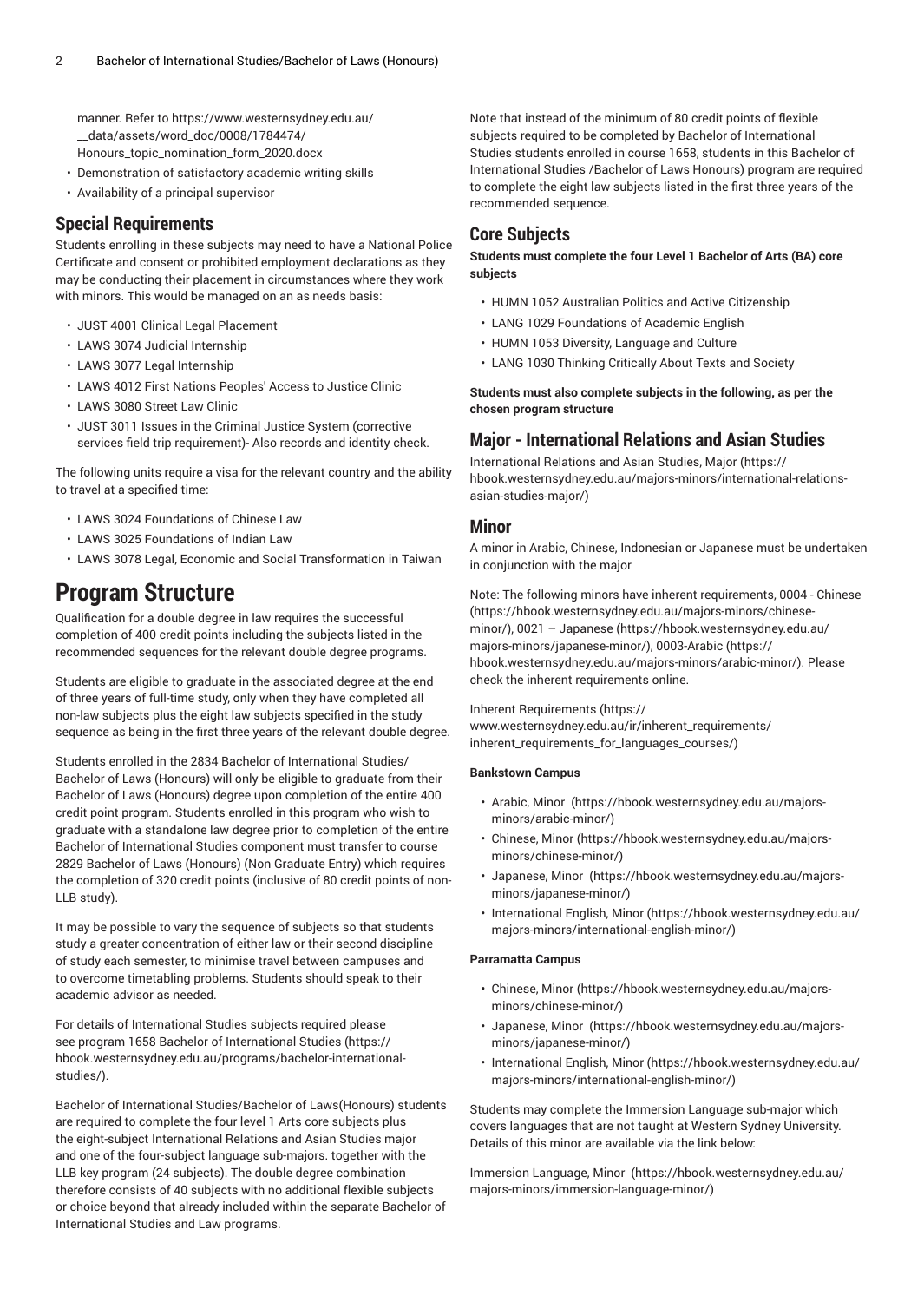Students should seek program advice in relation to the level 2/3 language sequences

#### **Students must also complete 240 credit points of Law subjects comprising:**

- 160 credit points of specified core subjects to meet Priestly 11 accreditation requirements;
- 10 credit points Research Training Component (LAWS 4016 Legal Research and Methodology)
- 20 credit points Research Component (LAWS 4011 Law Honours Dissertation)
- 50 credit points of LLB alternate subjects

# **Recommended Sequence**

Qualification for this award requires the successful completion of 400 credit points as per the recommended sequence below.

# **Full-time start-year intake**

| Course                                                | <b>Title</b>                                               | Credit<br><b>Points</b> |
|-------------------------------------------------------|------------------------------------------------------------|-------------------------|
| Year 1                                                |                                                            |                         |
| Autumn session                                        |                                                            |                         |
| <b>LAWS 1003</b>                                      | <b>Fundamentals of Australian Law</b>                      | 10                      |
| <b>LAWS 2004</b>                                      | <b>Criminal Law</b>                                        | 10                      |
|                                                       | Select two subjects from the Year 1 core Arts subjects     | 20                      |
| <b>HUMN 1052</b>                                      | Australian Politics and Active Citizenship                 |                         |
| <b>LANG 1029</b>                                      | Foundations of Academic English                            |                         |
| <b>HUMN 1053</b>                                      | Diversity, Language and Culture                            |                         |
| <b>LANG 1030</b>                                      | Thinking Critically About Texts and<br>Society             |                         |
|                                                       | <b>Credit Points</b>                                       | 40                      |
| <b>Spring session</b>                                 |                                                            |                         |
| <b>LAWS 1009</b>                                      | Legal Analysis and Critique                                | 10                      |
| <b>LAWS 2013</b>                                      | <b>Torts Law</b>                                           | 10                      |
| Select two of the remaining Year 1 core Arts subjects |                                                            | 20                      |
| <b>HUMN 1052</b>                                      | Australian Politics and Active Citizenship                 |                         |
| <b>LANG 1029</b>                                      | <b>Foundations of Academic English</b>                     |                         |
| <b>HUMN 1053</b>                                      | Diversity, Language and Culture                            |                         |
| <b>LANG 1030</b>                                      | Thinking Critically About Texts and<br>Society             |                         |
|                                                       | <b>Credit Points</b>                                       | 40                      |
| Year <sub>2</sub>                                     |                                                            |                         |
| Autumn session                                        |                                                            |                         |
| <b>LAWS 2003</b>                                      | Contracts                                                  | 10                      |
| <b>CULT 1001</b>                                      | Asia in the World                                          | 10 <sup>°</sup>         |
| subject                                               | Select one International Relations and Asian Studies Major | 10                      |
| Select one Language minor subject                     |                                                            | 10                      |
|                                                       | <b>Credit Points</b>                                       | 40                      |
| <b>Spring session</b>                                 |                                                            |                         |
| <b>LAWS 2001</b>                                      | Alternative Dispute Resolution                             | 10                      |
| subjects                                              | Select two International Relations and Asian Studies Major | 20                      |
| Select one Language minor subject                     |                                                            | 10                      |

**Credit Points 40**

#### **Year 3**

|                                               | <b>Total Credit Points</b>                                 | 400 |
|-----------------------------------------------|------------------------------------------------------------|-----|
|                                               | <b>Credit Points</b>                                       | 40  |
| <b>LAWS 4011</b>                              | <b>Law Honours Dissertation</b>                            | 20  |
| <b>LAWS 4013</b>                              | <b>Civil Procedure and Arbitration</b>                     | 10  |
| <b>LAWS 4014</b>                              | Remedies                                                   | 10  |
| <b>Spring session</b>                         |                                                            |     |
|                                               | <b>Credit Points</b>                                       | 40  |
| Select one LLB alternate subject              |                                                            | 10  |
| <b>LAWS 4016</b>                              | Legal Research and Methodology                             | 10  |
| <b>LAWS 4004</b>                              | <b>Criminal Procedure and Evidence</b>                     | 10  |
| <b>LAWS 4015</b>                              | <b>Constitutional Law</b>                                  | 10  |
| Autumn session                                |                                                            |     |
| Year 5                                        |                                                            |     |
|                                               | <b>Credit Points</b>                                       | 40  |
| Select two LLB alternate subjects             |                                                            | 20  |
| <b>LAWS 3045</b>                              | Law of Associations                                        | 10  |
| <b>LAWS 3081</b>                              | <b>Administrative Law</b>                                  | 10  |
| <b>Spring session</b>                         |                                                            |     |
|                                               | <b>Credit Points</b>                                       | 40  |
| Select two LLB alternate subjects             |                                                            | 20  |
| <b>LAWS 3082</b>                              | Property Law                                               | 10  |
| <b>LAWS 3018</b>                              | <b>Equity &amp; Trusts</b>                                 | 10  |
| <b>Autumn session</b>                         |                                                            |     |
| Year 4                                        |                                                            |     |
|                                               | <b>Credit Points</b>                                       | 40  |
| Select one Language minor subject             |                                                            | 10  |
| subjects                                      |                                                            |     |
|                                               | Select two International Relations and Asian Studies Major | 20  |
| <b>LAWS 2008</b>                              | <b>Government and Public Law</b>                           | 10  |
| <b>Spring session</b>                         |                                                            |     |
|                                               | <b>Credit Points</b>                                       | 40  |
| subjects<br>Select one Language minor subject |                                                            | 10  |
|                                               | Select two International Relations and Asian Studies Major | 20  |
|                                               | Ethics                                                     |     |
| <b>LAWS 2015</b>                              | Professional Responsibility and Legal                      | 10  |
| Autumn session                                |                                                            |     |

# **LLB Alternate Subjects**

Students must complete 50 credit points of subjects from the list of Bachelor of Laws alternate subjects below.

| Title                                       | Credit |
|---------------------------------------------|--------|
|                                             | Points |
| Access to Justice Clinic                    | 10     |
| <b>Advanced Family Law</b>                  | 10     |
| <b>Advanced Taxation Law</b>                | 10     |
| <b>Advanced Torts and Civil Wrongs</b>      | 10     |
| Advocacy                                    | 10     |
| <b>Anti-Discrimination Law</b>              | 10     |
| <b>Australian Competition Law</b>           | 10     |
| <b>Australian Consumer Law</b>              | 10     |
| <b>Banking and Securities Law</b>           | 10     |
| <b>Bioethics</b>                            | 10     |
| Comparative Law: Legal Systems of the World | 10     |
| <b>Conflict of Laws</b>                     | 10     |
|                                             |        |